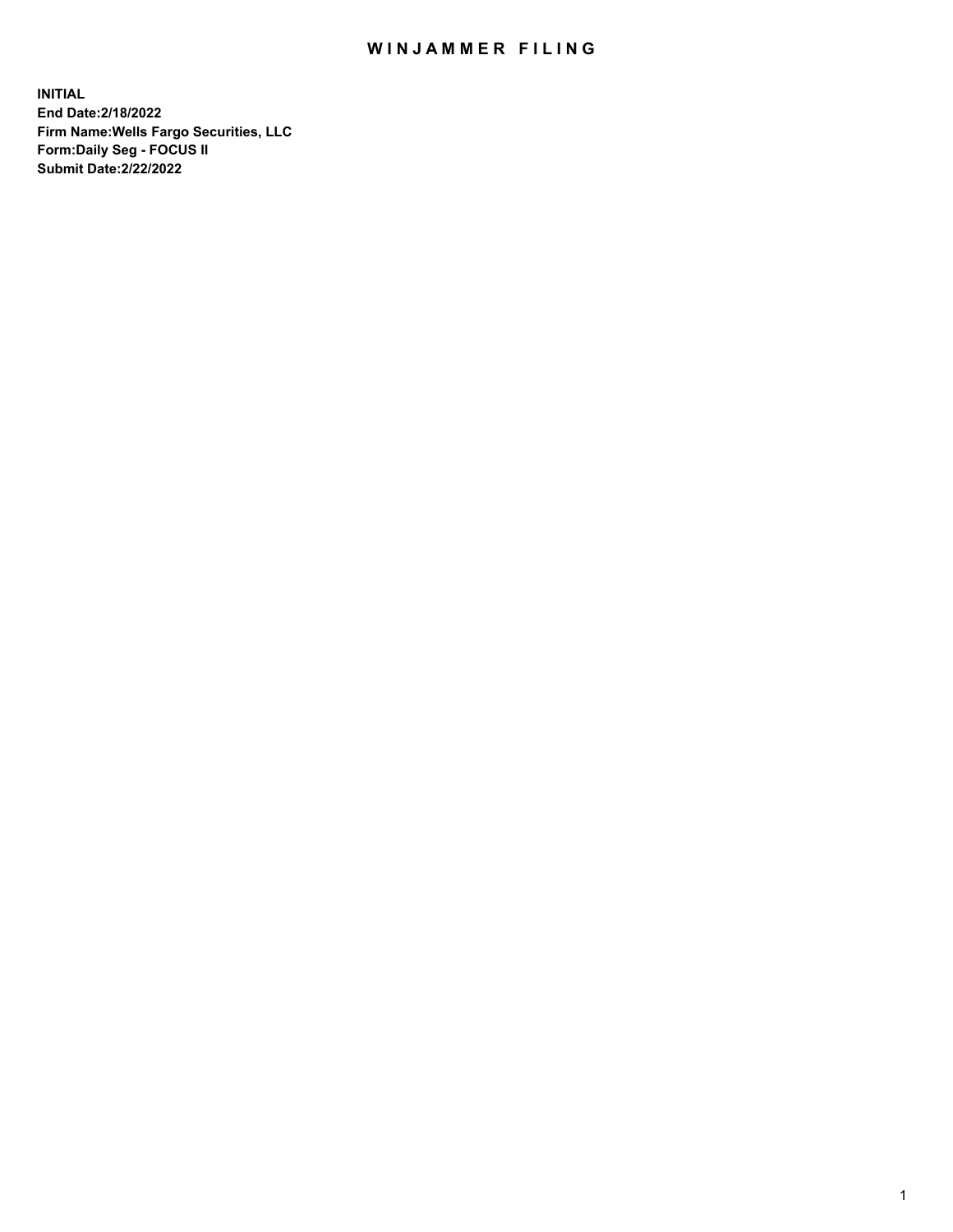**INITIAL End Date:2/18/2022 Firm Name:Wells Fargo Securities, LLC Form:Daily Seg - FOCUS II Submit Date:2/22/2022 Daily Segregation - Cover Page**

| Name of Company                                                                                                                                                                                                                                                                                                                | <b>Wells Fargo Securities LLC</b>                          |
|--------------------------------------------------------------------------------------------------------------------------------------------------------------------------------------------------------------------------------------------------------------------------------------------------------------------------------|------------------------------------------------------------|
| <b>Contact Name</b>                                                                                                                                                                                                                                                                                                            | <b>James Gnall</b>                                         |
| <b>Contact Phone Number</b>                                                                                                                                                                                                                                                                                                    | 917-699-6822                                               |
| <b>Contact Email Address</b>                                                                                                                                                                                                                                                                                                   | james.w.gnall@wellsfargo.com                               |
| FCM's Customer Segregated Funds Residual Interest Target (choose one):<br>a. Minimum dollar amount: ; or<br>b. Minimum percentage of customer segregated funds required:% ; or<br>c. Dollar amount range between: and; or<br>d. Percentage range of customer segregated funds required between:% and%.                         | 115,000,000<br><u>0</u><br>0 <sub>0</sub><br>00            |
| FCM's Customer Secured Amount Funds Residual Interest Target (choose one):<br>a. Minimum dollar amount: ; or<br>b. Minimum percentage of customer secured funds required:%; or<br>c. Dollar amount range between: and; or<br>d. Percentage range of customer secured funds required between:% and%.                            | 30,000,000<br><u>0</u><br>0 <sub>0</sub><br>0 <sub>0</sub> |
| FCM's Cleared Swaps Customer Collateral Residual Interest Target (choose one):<br>a. Minimum dollar amount: ; or<br>b. Minimum percentage of cleared swaps customer collateral required:% ; or<br>c. Dollar amount range between: and; or<br>d. Percentage range of cleared swaps customer collateral required between:% and%. | 355,000,000<br><u>0</u><br>00<br>00                        |

Attach supporting documents CH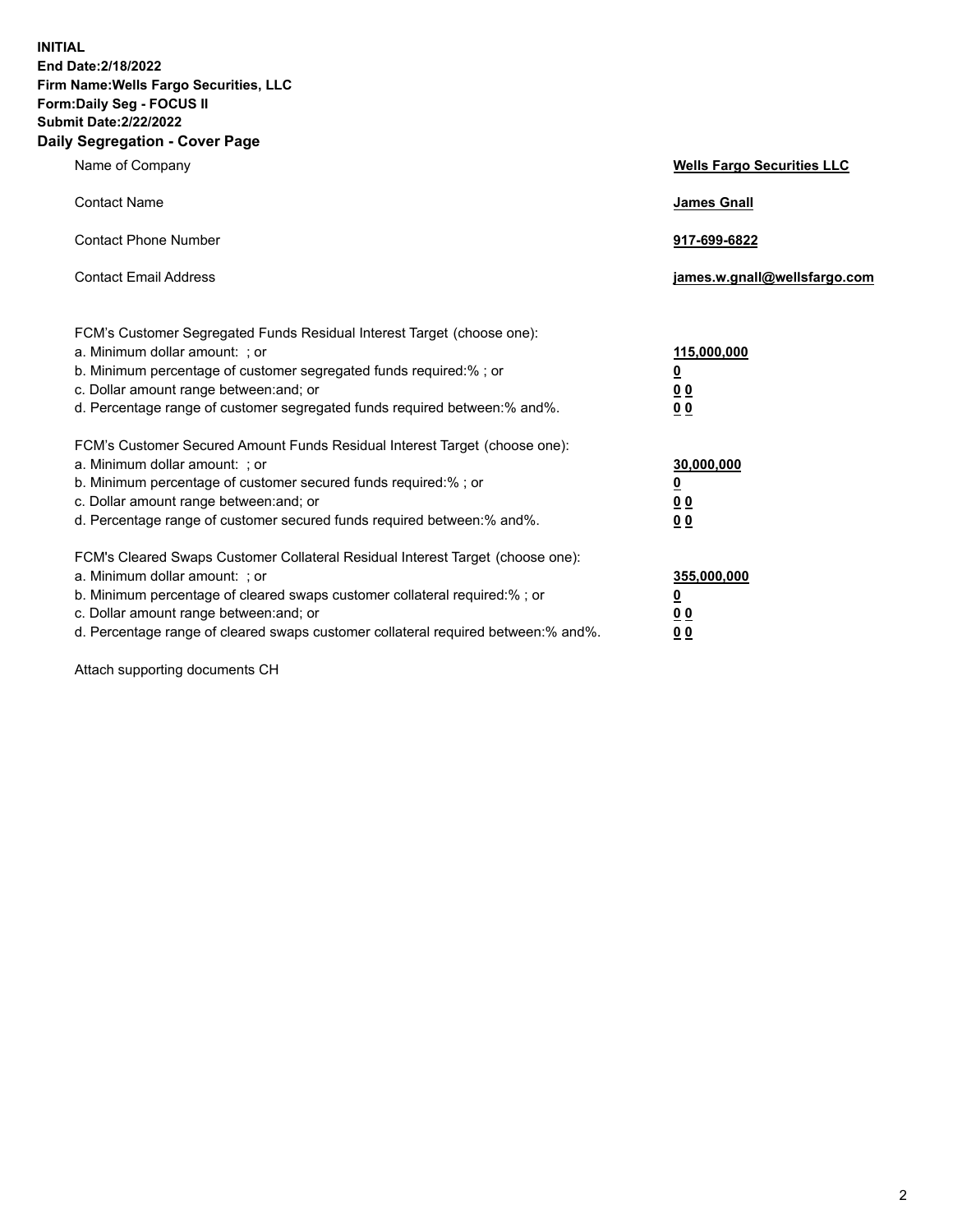**INITIAL End Date:2/18/2022 Firm Name:Wells Fargo Securities, LLC Form:Daily Seg - FOCUS II Submit Date:2/22/2022 Daily Segregation - Secured Amounts**

## Foreign Futures and Foreign Options Secured Amounts Amount required to be set aside pursuant to law, rule or regulation of a foreign government or a rule of a self-regulatory organization authorized thereunder 1. Net ledger balance - Foreign Futures and Foreign Option Trading - All Customers A. Cash **406,215,853** [7315] B. Securities (at market) **189,662,417** [7317] 2. Net unrealized profit (loss) in open futures contracts traded on a foreign board of trade **-111,563,441** [7325] 3. Exchange traded options a. Market value of open option contracts purchased on a foreign board of trade **281,945** [7335] b. Market value of open contracts granted (sold) on a foreign board of trade **0** [7337] 4. Net equity (deficit) (add lines 1. 2. and 3.) **484,596,774** [7345] 5. Account liquidating to a deficit and account with a debit balances - gross amount **7,530,608** [7351] Less: amount offset by customer owned securities **-7,519,640** [7352] **10,968** [7354] 6. Amount required to be set aside as the secured amount - Net Liquidating Equity Method (add lines 4 and 5) 7. Greater of amount required to be set aside pursuant to foreign jurisdiction (above) or line 6. FUNDS DEPOSITED IN SEPARATE REGULATION 30.7 ACCOUNTS 1. Cash in banks

- A. Banks located in the United States **61,862,201** [7500]
- B. Other banks qualified under Regulation 30.7 **95,759,175** [7520] **157,621,376**
- 2. Securities
	- A. In safekeeping with banks located in the United States **255,037,397** [7540]
- B. In safekeeping with other banks qualified under Regulation 30.7 **0** [7560] **255,037,397** [7570]
- 3. Equities with registered futures commission merchants
	-
	-
	- C. Unrealized gain (loss) on open futures contracts **47,292,086** [7600]
	- D. Value of long option contracts **20** [7610]
	- E. Value of short option contracts **0** [7615] **76,121,714** [7620]
- 4. Amounts held by clearing organizations of foreign boards of trade

## A. Cash **0** [7640]

- B. Securities **0** [7650]
- C. Amount due to (from) clearing organization daily variation **0** [7660]
- D. Value of long option contracts **0** [7670]
- E. Value of short option contracts **0** [7675] **0** [7680]
- 5. Amounts held by members of foreign boards of trade
	-
	-
	- C. Unrealized gain (loss) on open futures contracts **-234,068,077** [7720]
	- D. Value of long option contracts **281,925** [7730]
	- E. Value of short option contracts **0** [7735] **178,979,147** [7740]
- 6. Amounts with other depositories designated by a foreign board of trade **0** [7760]
- 7. Segregated funds on hand **0** [7765]
- 8. Total funds in separate section 30.7 accounts **667,759,634** [7770]
- 9. Excess (deficiency) Set Aside for Secured Amount (subtract line 7 Secured Statement Page 1 from Line 8)
- 10. Management Target Amount for Excess funds in separate section 30.7 accounts **30,000,000** [7780]
- 11. Excess (deficiency) funds in separate 30.7 accounts over (under) Management Target **153,151,892** [7785]

**0** [7305]

**484,607,742** [7355]

## **484,607,742** [7360]

[7530]

 A. Cash **-15,891,373** [7580] B. Securities **44,720,981** [7590]

 A. Cash **367,729,678** [7700] B. Securities **45,035,621** [7710] **183,151,892** [7380]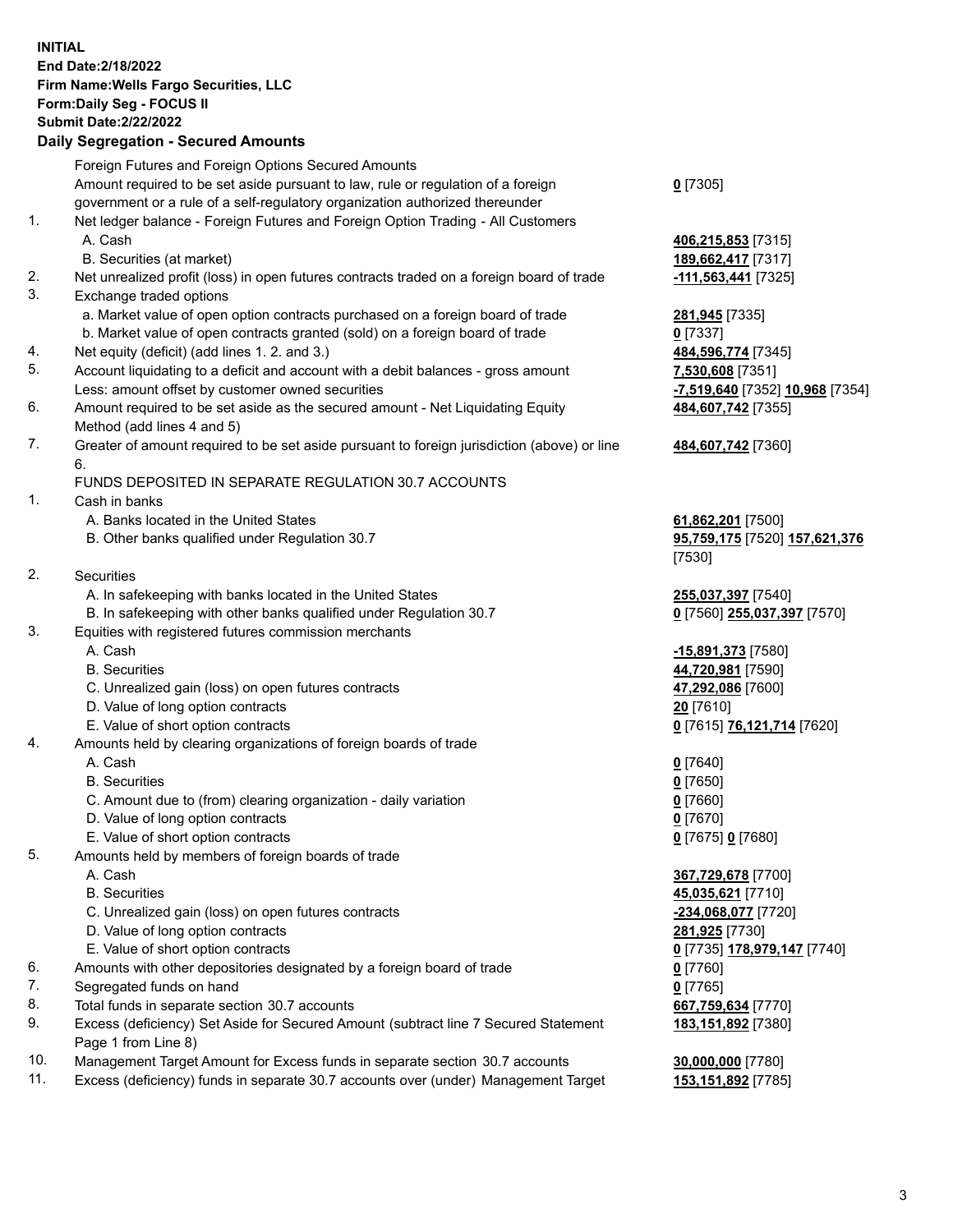**INITIAL End Date:2/18/2022 Firm Name:Wells Fargo Securities, LLC Form:Daily Seg - FOCUS II Submit Date:2/22/2022 Daily Segregation - Segregation Statement** SEGREGATION REQUIREMENTS(Section 4d(2) of the CEAct) 1. Net ledger balance A. Cash **2,694,522,992** [7010] B. Securities (at market) **1,911,317,262** [7020] 2. Net unrealized profit (loss) in open futures contracts traded on a contract market **758,931,217** [7030] 3. Exchange traded options A. Add market value of open option contracts purchased on a contract market **1,734,083,524** [7032] B. Deduct market value of open option contracts granted (sold) on a contract market **-1,600,961,508** [7033] 4. Net equity (deficit) (add lines 1, 2 and 3) **5,497,893,487** [7040] 5. Accounts liquidating to a deficit and accounts with debit balances - gross amount **89,550,691** [7045] Less: amount offset by customer securities **-89,548,785** [7047] **1,906** [7050] 6. Amount required to be segregated (add lines 4 and 5) **5,497,895,393** [7060] FUNDS IN SEGREGATED ACCOUNTS 7. Deposited in segregated funds bank accounts A. Cash **326,748,703** [7070] B. Securities representing investments of customers' funds (at market) **635,494,794** [7080] C. Securities held for particular customers or option customers in lieu of cash (at market) **83,071,824** [7090] 8. Margins on deposit with derivatives clearing organizations of contract markets A. Cash **2,889,410,524** [7100] B. Securities representing investments of customers' funds (at market) **124,275,931** [7110] C. Securities held for particular customers or option customers in lieu of cash (at market) **1,828,245,438** [7120] 9. Net settlement from (to) derivatives clearing organizations of contract markets **14,746,675** [7130] 10. Exchange traded options A. Value of open long option contracts **1,734,083,524** [7132] B. Value of open short option contracts **-1,600,961,508** [7133] 11. Net equities with other FCMs A. Net liquidating equity **0** [7140] B. Securities representing investments of customers' funds (at market) **0** [7160] C. Securities held for particular customers or option customers in lieu of cash (at market) **0** [7170] 12. Segregated funds on hand **0** [7150] 13. Total amount in segregation (add lines 7 through 12) **6,035,115,905** [7180] 14. Excess (deficiency) funds in segregation (subtract line 6 from line 13) **537,220,512** [7190] 15. Management Target Amount for Excess funds in segregation **115,000,000** [7194] 16. Excess (deficiency) funds in segregation over (under) Management Target Amount **422,220,512** [7198]

Excess